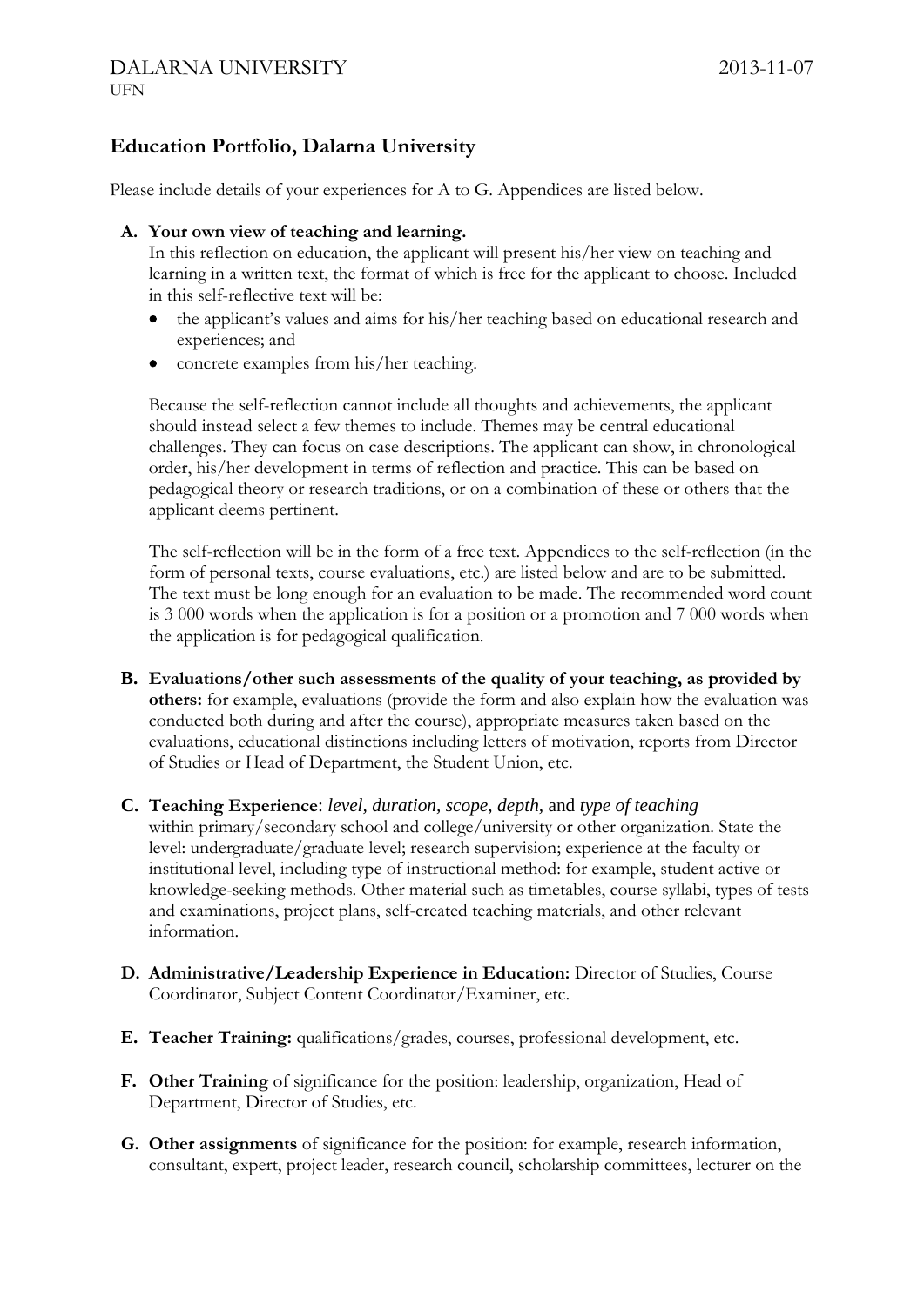## DALARNA UNIVERSITY 2013-11-07 UFN

subject for relevant external organizations, studies, teaching in international aid projects, international contacts, etc.